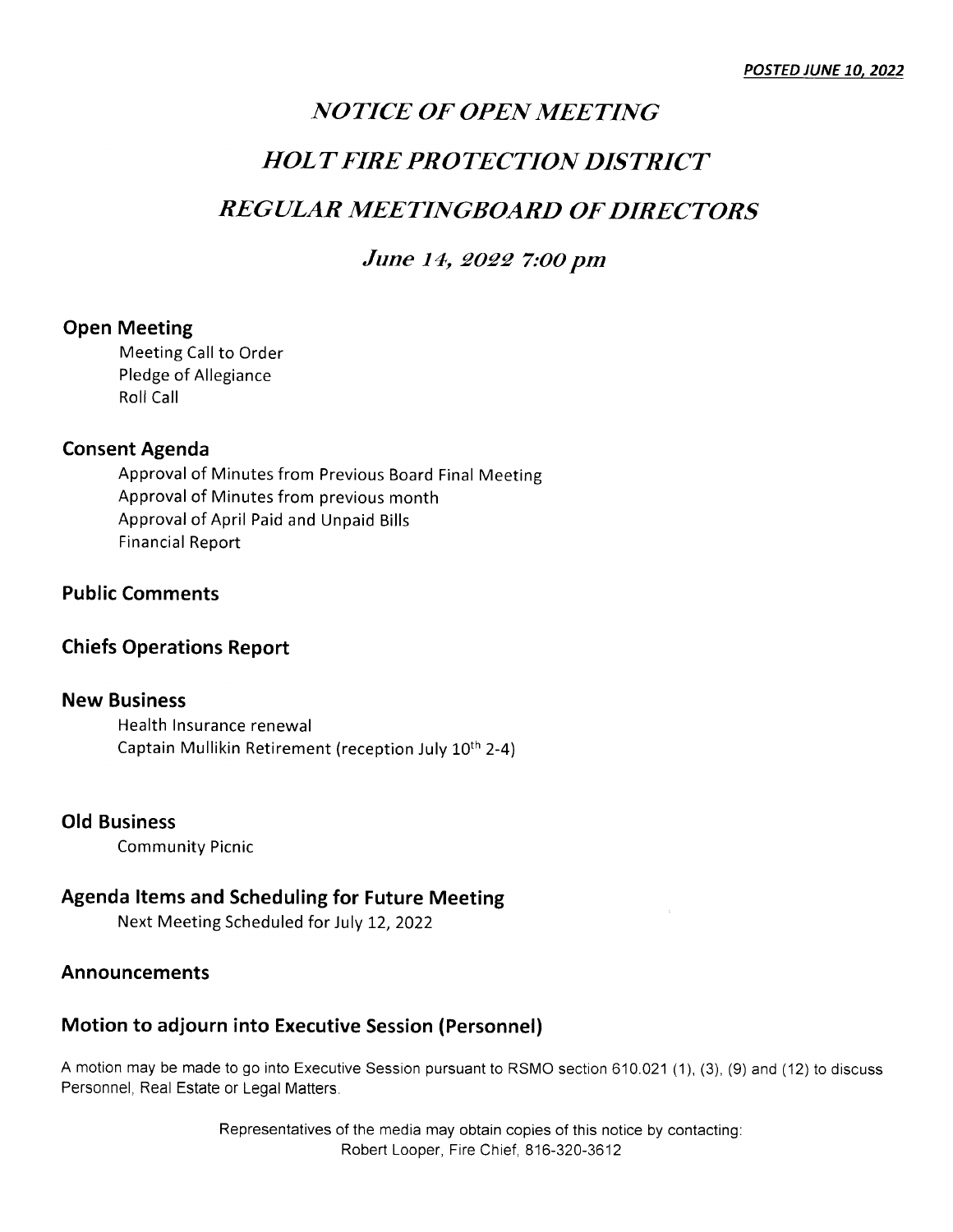Minutes of Executive Session

May 12, 2022

Pursuant to SMO 610.021 the Board of Directors held a closed session to discuss a personnel issue. Meeting was opened at 7:53 pm. Roll call was taken with Steven Brown, Ralph Wright, Charles Dawson, and Shane Goodin were present. Chris Joiner was absent. Chief Looper and Secretary Parker were also present.

Chief Looper presented a candidate for the full-time paramedic position. After discussion Ralph Wright made a motion to hire Michael Leudtke for the ful!-time paramedic position. Shane Goodin seconded. All approved

Chief Looper was excused from the meeting.

President Shane Goodin addressed the board with concerns that board members need to bring any concerns or issues to the board to discuss and work to resolve. That many things are being heard by board members from the community about opinions board members have that are not being brought to and addressed by the board. He asked if at this time anyone had any concerns or issues that they would like to address.

With no issues or concerns being brought forward to the board Ralph Wright made a motion to adjourn and Shane Goodin seconded. The motion carried. Meeting was adjourned at 8:1G pm

| <b>Shane Goodin, President</b> | Date |
|--------------------------------|------|
|--------------------------------|------|

| Kim Parker, Secretary | Date<br><b>CONTRACTOR</b> |  |
|-----------------------|---------------------------|--|
|                       |                           |  |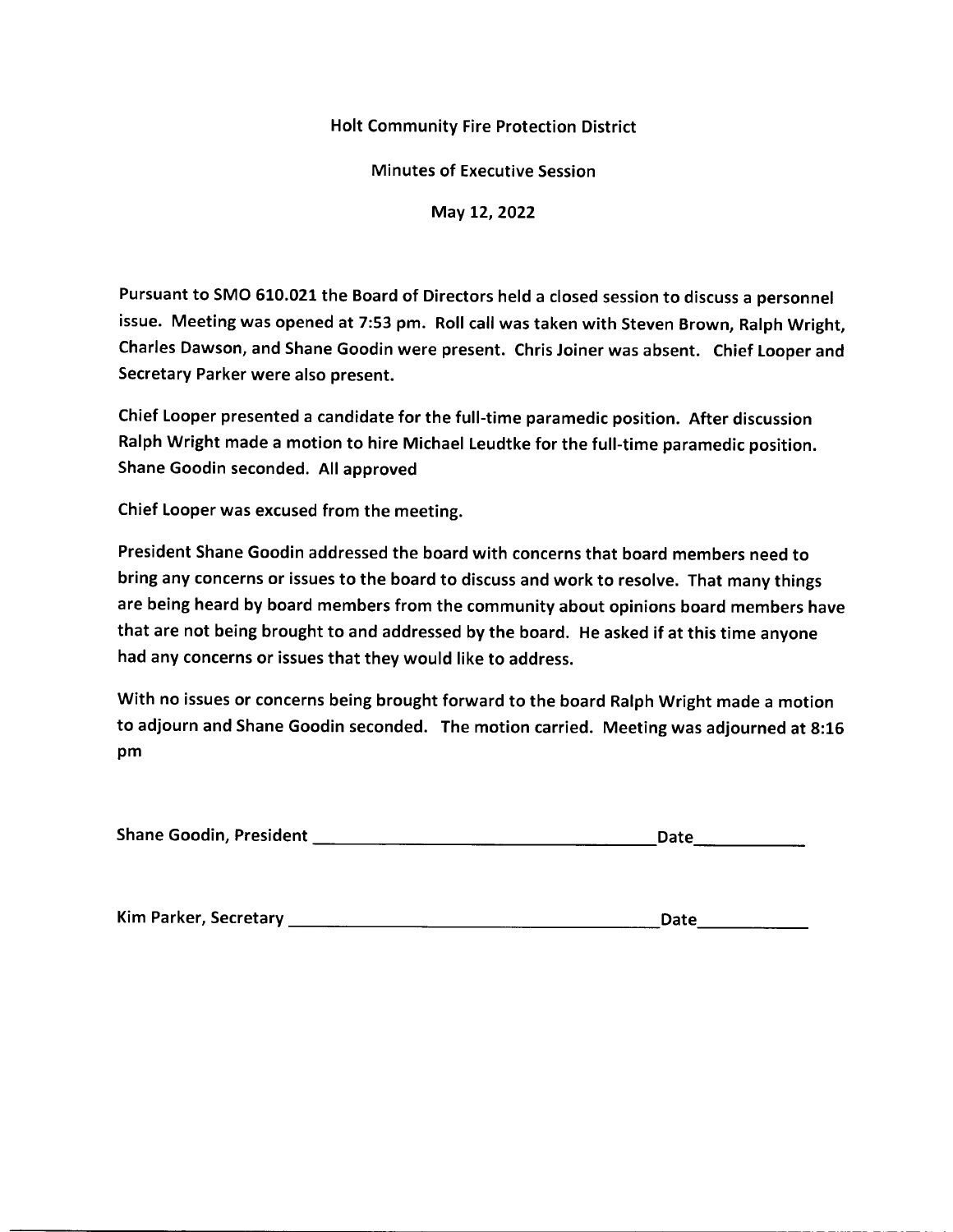### Minutes of Board of Directors Meeting

May 12, 2022

The regular meeting of the Holt Community Fire Protection District was held on May 12, 2022. The meeting was called to order by President Shane Goodin at 7:00 p.m. The Pledge of Allegiance was recited. Roll call was taken with Ralph Wright, Steven Brown, Charles Dawson, Chief Looper, and Secretary Parker all being present. Chris Joiner was absent.

Auditor Rich Birks with Novak and Birks p.c. attended the meeting to present the Board with the Audit findings for the 2021 Fiscal Year. Reports were given to all Board members and the office to be filed.

The minutes from the April 12, 2022, outgoing board meeting were approved. Motion made by Shane Goodin and seconded by Steven Brown.

The minutes from the April 12, 2022, incoming board meeting were approved. Motion made by Shane Goodin and seconded by Ralph Wright. All approved.

The financial statement was filed for audit.

There were no public comments.

### Chiefs Operation Report

The Chief's report is attached and made a part of these minutes.

Volunteer Hours for April were 130.25 hours with a year-to-date total of 619.25 hours.

There were 47 calls for service in April. 2 car seat installations, and no smoke alarms.

Volunteer Christian Beavers is now Certified FF 1 & 2. EMT Chad Leath received a Gl bill and is registered for Paramedic Class at CJC beginning in July

All vehicles except ENG 52 have had annual PM

We had a group of 26 children from a Home-Schooling Group come and tour the station and for a safety talk

### New Business

The board was given a Public Comment sheet to review. The sheet will be available prior to every meeting and would need filled out by anyone wanting to speak during the public comment period. lt would need to be turned in prior to the start of the meeting. A motion was made by Shane Goodin and seconded by Steven Brown to approve the Public Comment sheet. All approved.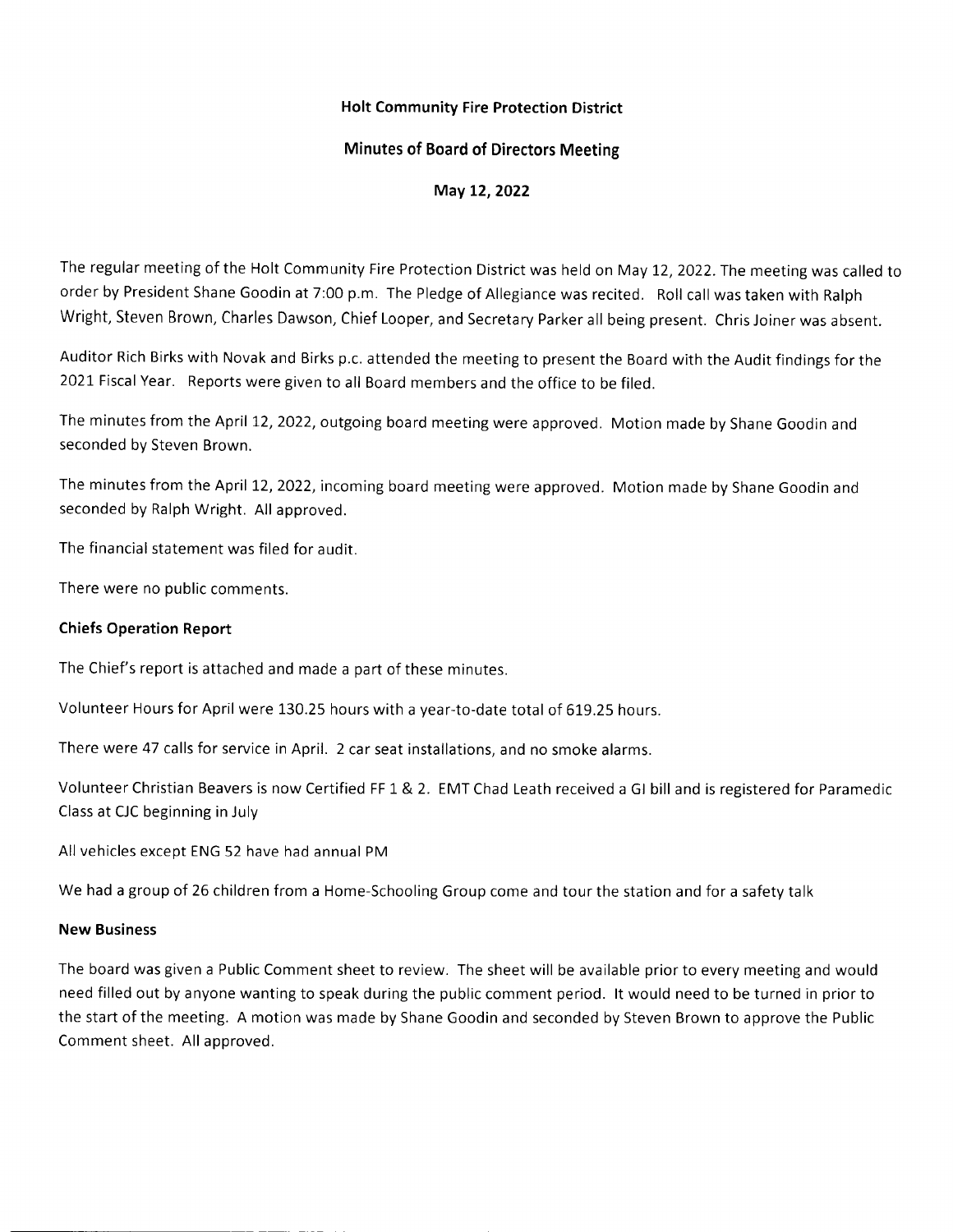### Old Business

We have had an amazing response from the public with donations to help with the Community Picnic to be held June 4<sup>th</sup>, 2022 from 11:00 am till 2:00 pm at the Holt City Park. The Hot Dogs, Chips and Buns are being donated by J Shaw Heating and Big Daddy Auto. Many prizes, games, cases of water and gift cards were donated by Trailer City and several community members have drop by water and prizes. We are still in need of volunteers to help set up, take down and run the games, balloon, and popcorn areas.

Next Meeting is scheduled for June 14th at 7:00 pm

with no further business to discuss motion was made by Shane Goodin to adjourn and was seconded by Ralph Wright

The meeting was adjourned at 7:50 pm

| <b>Shane Goodin, President</b> | Chairman<br>Date |
|--------------------------------|------------------|
|                                |                  |

 $\Delta$ 

Kimberly Parker, Secretary .Secretary Date

 $\sim 10^7$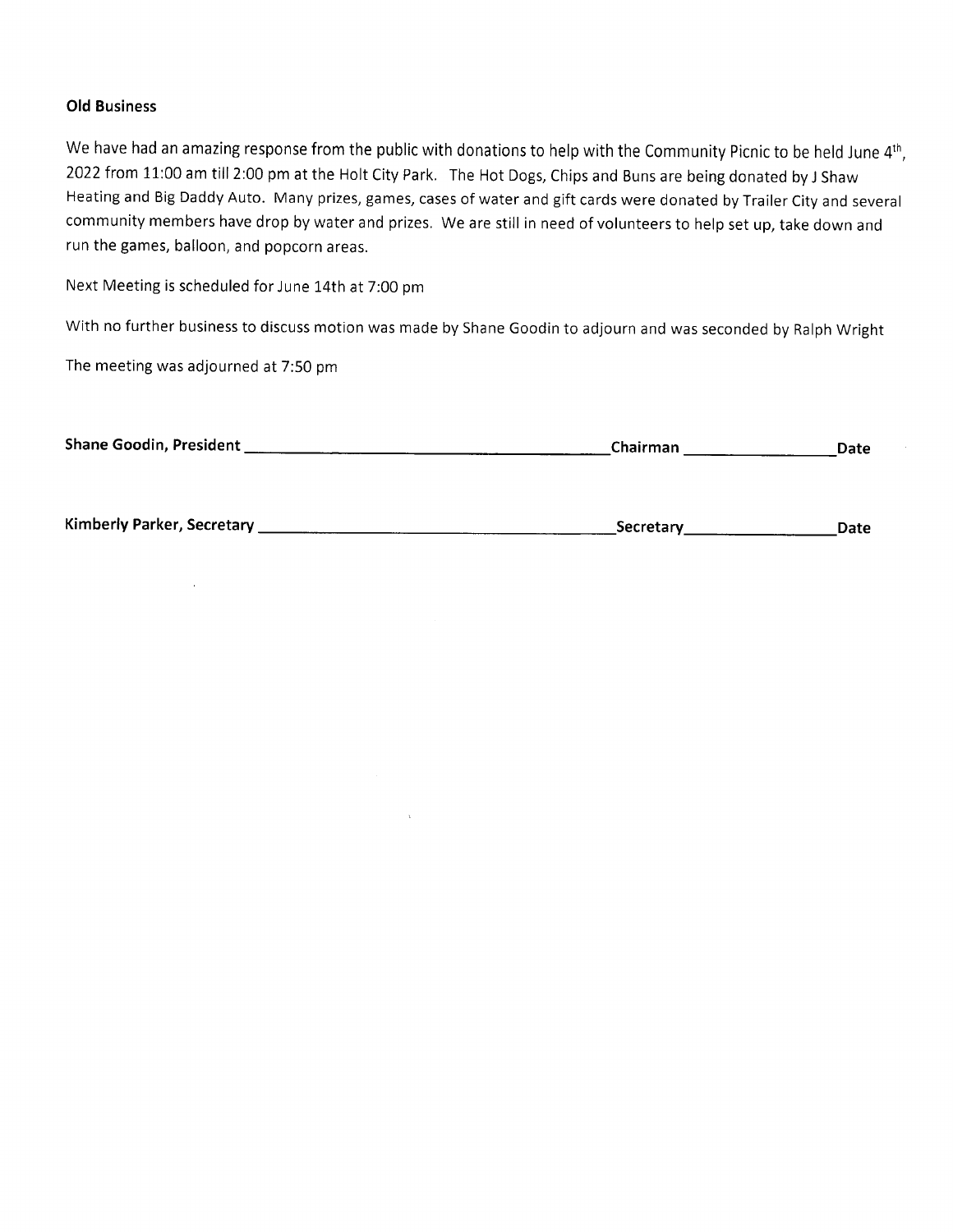### Goppert #2334782, Period Ending 0513112022

### RECONCILIATION REPORT

### Reconciled on, 0610612022

### Reconciled by: office@holtfire.org

USD

Any changes made to transactions after this date aren't included in this report.

### Summary

| Statement beginning balance<br>Checks and payments cleared (0)<br>Deposits and other credits cleared (4)<br>Statement ending balance | 140.408.63<br>0.00<br>3.875.37<br>144.284.00 |
|--------------------------------------------------------------------------------------------------------------------------------------|----------------------------------------------|
| Register balance as of 05/31/2022                                                                                                    | 144.284.00                                   |

### Details

Deposits and otner credits cleared (4)

| <b>TYPE</b> | REF NO. | PAYEE                        | AMOUNT (USD) |
|-------------|---------|------------------------------|--------------|
| Check       | 15289   | Goppert Financial Bank-Dep 2 | 1.251.15     |
| Check       | 15289   | Goppert Financial Bank-Dep 2 | 1,270.43     |
| Check       | 15295   | Goppert Financial Bank-Dep 2 | 319.87       |
| Check       | 15295   | Goppert Financial Bank-Dep 2 | 1.033.92     |
|             |         |                              | 3.875.37     |
|             |         |                              |              |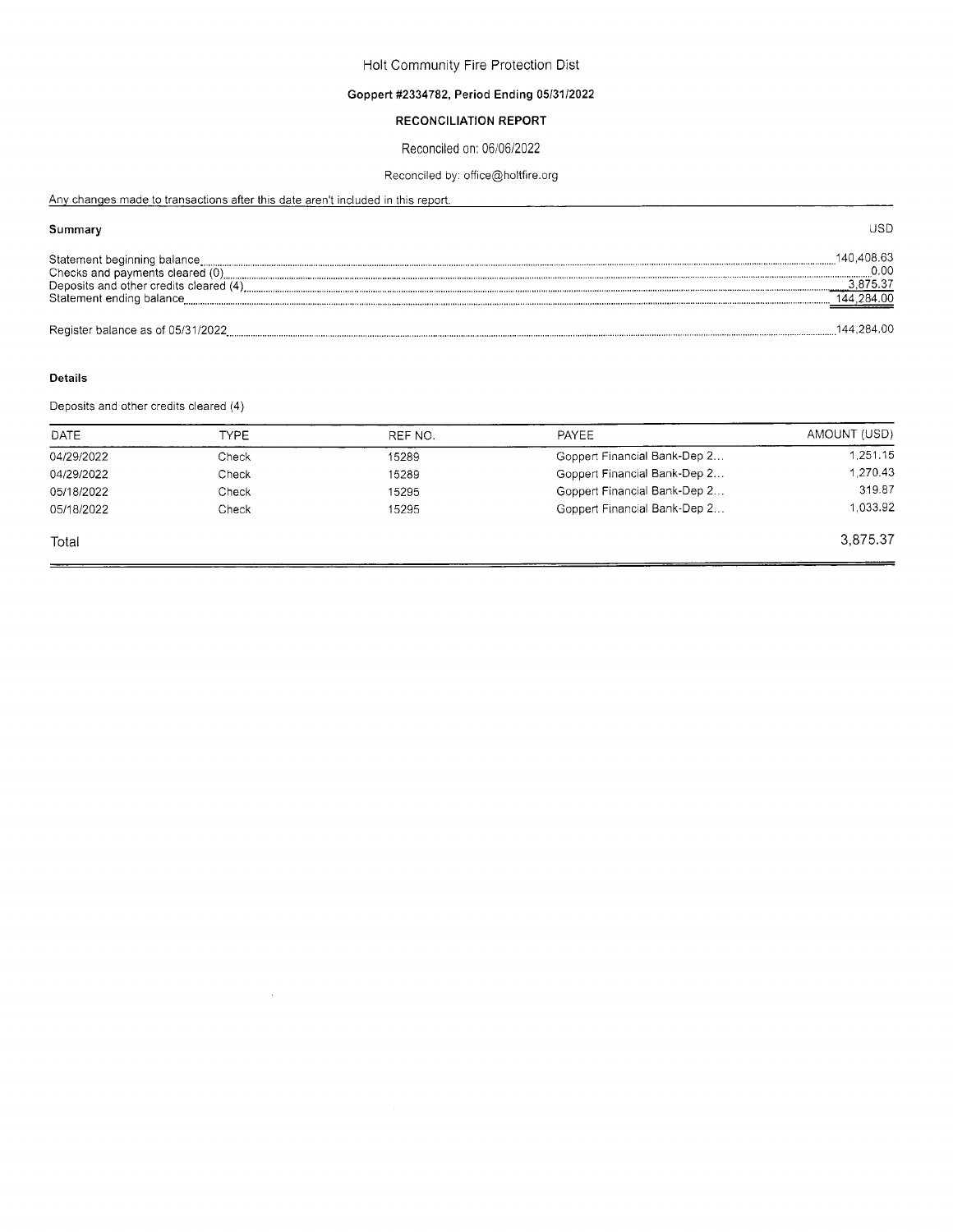### Checking acct-KCT, Period Ending 05/31/2022

### RECONCILIATION REPORT

### Reconciled on: 06/06/2022

### Reconciled by: office@holtfire.org

Anv chanqes made to transaclions after this date aren't included in this report.

### Summary

|                                         | ---          |
|-----------------------------------------|--------------|
| Statement beginning balance             | 407.514.65   |
| Checks and payments cleared (31)        | $-58.256.62$ |
| Deposits and other credits cleared (26) | 702.61       |
| Statement ending balance                | 399,960.64   |
|                                         |              |
| Uncleared transactions as of 05/31/2022 | 135.79       |
| Register balance as of 05/31/2022       | 397 824 85   |
| Cleared transactions after 05/31/2022   | ი იი         |
| Uncleared transactions after 05/31/2022 | .544.08      |
| Register balance as of 06/06/2022       | 399 368 93   |

### Details

Checks and payments cleared (31 )

| DATE       | <b>TYPE</b> | REF NO. | PAYEE                         | AMOUNT (USD) |
|------------|-------------|---------|-------------------------------|--------------|
| 11/30/2021 | Expense     |         | Sams Club MC / SYNCB          | $-550.27$    |
| 04/20/2022 | Expense     |         |                               | $-160.00$    |
| 04/22/2022 | Check       | 15281   | Cleo Tripp                    | $-807.50$    |
| 04/22/2022 | Check       | 15280   | CE SOLUTIONS                  | $-109.00$    |
| 04/22/2022 | Check       | 15282   | <b>MEDICLAIMS</b>             | $-1,678.29$  |
| 04/25/2022 | Check       | 15284   | Reliable Mechanical Services, | $-260.50$    |
| 04/25/2022 | Check       | 15283   | City of Holt                  | $-73.75$     |
| 04/27/2022 | Check       | 15285   | Chad Leath                    | $-186.37$    |
| 04/27/2022 | Check       | 15287   | Stryker Medical               | $-2,021.38$  |
| 04/27/2022 | Check       | 15286   | T&M Mobil Service             | $-1,712.95$  |
| 04/29/2022 | Check       | 15289   | Goppert Financial Bank-Dep 2  | $-2,521.58$  |
| 04/29/2022 | Check       | 15288   | Happy Times T-Shirts          | $-117.00$    |
| 05/02/2022 | Expense     |         | Platte Clay Electric          | $-360.74$    |
| 05/02/2022 | Expense     |         | Sams Club MC / SYNCB          | $-515.36$    |
| 05/04/2022 | Expense     |         | VERIZON                       | $-160.06$    |
| 05/04/2022 | Expense     |         | Spire                         | $-2,368.05$  |
| 05/04/2022 | Expense     |         | <b>WEX BANK</b>               | $-1,240.69$  |
| 05/04/2022 | Check       | 15292   | Dollar General                | $-18.50$     |
| 05/04/2022 | Check       | 15291   | Magnum Power                  | $-93.00$     |
| 05/04/2022 | Check       | 15290   | Public Water Supply #3        | $-109.40$    |
| 05/05/2022 | Expense     |         | Cintas                        | $-140.13$    |
| 05/11/2022 | Expense     |         |                               | $-5,799.46$  |
| 05/12/2022 | Expense     |         | Paycor                        | $-12,269.32$ |
| 05/12/2022 | Expense     |         | PAYCOR-TAX                    | $-4,514.26$  |
| 05/16/2022 | Expense     |         |                               | $-65.00$     |
| 05/18/2022 | Expense     |         | <b>AFLAC</b>                  | $-928.05$    |
| 05/18/2022 | Check       | 15295   | Goppert Financial Bank-Dep 2  | $-1,353.79$  |
| 05/20/2022 | Check       | 15296   | AMERICAN RESPONSE VEH         | $-28.78$     |
| 05/23/2022 | Expense     |         | Commerce Bank - Commercia     | $-1,443.73$  |
| 05/26/2022 | Expense     |         | PAYCOR-TAX                    | $-4,502.64$  |
| 05/26/2022 | Expense     |         | Paycor                        | $-12,147.07$ |
| Total      |             |         |                               | $-58,256.62$ |

Deposits and other credits cleared (26)

 $\label{eq:reduced} \begin{split} \mathcal{L}_{\text{c}}(t) = \mathcal{L}_{\text{c}}(t) = \mathcal{L}_{\text{c}}(t) = \mathcal{L}_{\text{c}}(t) = \mathcal{L}_{\text{c}}(t) = \mathcal{L}_{\text{c}}(t) = \mathcal{L}_{\text{c}}(t) = \mathcal{L}_{\text{c}}(t) = \mathcal{L}_{\text{c}}(t) = \mathcal{L}_{\text{c}}(t) = \mathcal{L}_{\text{c}}(t) = \mathcal{L}_{\text{c}}(t) = \mathcal{L}_{\text{c}}(t) = \mathcal{L}_{\text{c}}($ 

 $\omega$  and  $\omega$  and  $\omega$ 

 $\sim 10^4$  km s  $^{-1}$  km

| DATE       | TYPE  | REF NO. | ---------<br>PAYEE  | AMOUNT (USD) |
|------------|-------|---------|---------------------|--------------|
| 02/11/2022 | Check | 15217   | <b>Healthy Blue</b> | 0.00         |
| 02/11/2022 | Check | 15210   | Motorola            | 0.00         |

USD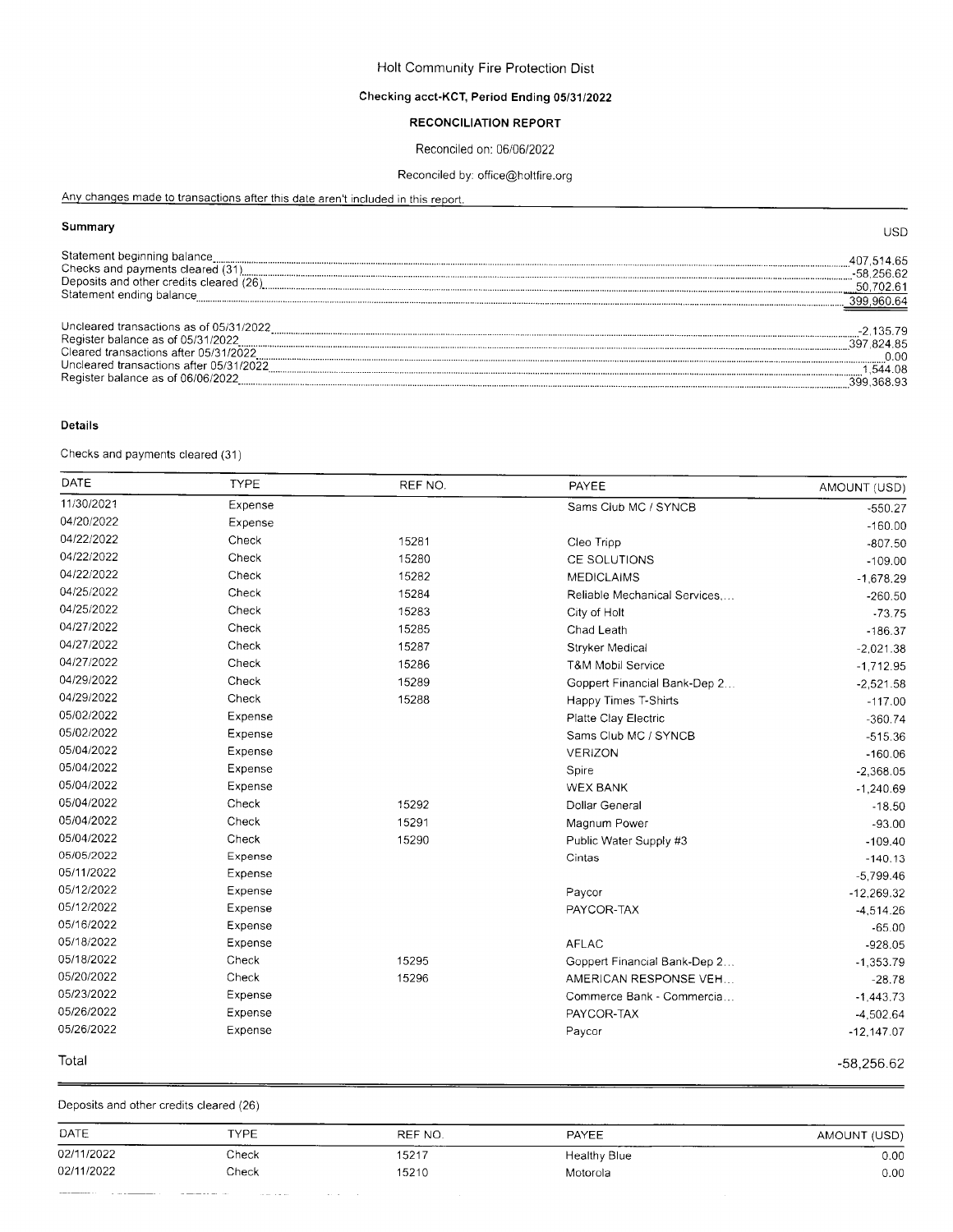| DATE       | <b>TYPE</b> | REF NO.  | PAYEE                         | AMOUNT (USD) |
|------------|-------------|----------|-------------------------------|--------------|
| 02/22/2022 | Check       |          | Big Al's Lawn & Snow Care     | 0.00         |
| 03/09/2022 | Check       | 15240    | Interstate All Battery Center | 0.00         |
| 03/31/2022 | Expense     | 15236    | Goppert Financial Bank-Dep 2  | 0.00         |
| 04/01/2022 | Journal     | JNB04-01 |                               | 550.27       |
| 04/08/2022 | Check       | 15271    | Plastix Plus                  | 0.00         |
| 04/14/2022 | Expense     |          | Paycor                        | 0.00         |
| 05/03/2022 | Deposit     |          |                               | 385.17       |
| 05/04/2022 | Deposit     |          |                               | 17.39        |
| 05/04/2022 | Deposit     |          |                               | 514.00       |
| 05/05/2022 | Deposit     |          |                               | 50.00        |
| 05/06/2022 | Deposit     |          |                               | 30,775.07    |
| 05/09/2022 | Deposit     |          | Medicaid                      | 929.40       |
| 05/10/2022 | Deposit     |          |                               | 849.44       |
| 05/11/2022 | Deposit     |          |                               | 82.21        |
| 05/12/2022 | Deposit     |          |                               | 468.87       |
| 05/13/2022 | Deposit     |          |                               | 204.32       |
| 05/13/2022 | Deposit     |          |                               | 5,044.81     |
| 05/16/2022 | Deposit     |          |                               | 1,877.17     |
| 05/16/2022 | Deposit     |          |                               | 6,067.57     |
| 05/20/2022 | Deposit     |          |                               | 364.98       |
| 05/20/2022 | Deposit     |          |                               | 1,220.64     |
| 05/31/2022 | Deposit     |          |                               | 287.84       |
| 05/31/2022 | Deposit     |          |                               | 3.62         |
| 05/31/2022 | Deposit     |          |                               | 1,009.84     |
| Total      |             |          |                               | 50,702.61    |
|            |             |          |                               |              |

### Additional lnformation

Uncleared checks and payments as of 05/31/2022

| DATE       | <b>TYPF</b> | REF NO. | <b>PAYEE</b>                   | AMOUNT (USD) |
|------------|-------------|---------|--------------------------------|--------------|
| 04/15/2022 | Check       | 15278   | Legendary Lawn Care            | $-502.93$    |
| 05/09/2022 | Check       | 15293   | Missouri Ambulance Association | $-200.00$    |
| 05/18/2022 | Check       | 15294   | Zoll Medical Corporation       | $-110.58$    |
| 05/23/2022 | Check       | 15297   | Bound Tree Medical LLC         | $-921.76$    |
| 05/25/2022 | Check       | 15299   | Life Assist                    | $-353.24$    |
| 05/25/2022 | Check       | 15298   | AMERICAN RESPONSE VEH          | $-47.28$     |

-2,135.79

### Total

Uncleared checks and payments aflet 0513112022

| AMOUNT (USD) | PAYEE                        | REF NO. | <b>TYPE</b> | DATE       |
|--------------|------------------------------|---------|-------------|------------|
| $-75.00$     | Plattsburg Hustlers 4H       | 15302   | Check       | 06/01/2022 |
| $-11.00$     | Dollar General               | 15301   | Check       | 06/01/2022 |
| $-121.63$    | Mid Continent Micrograhpics, | 15300   | Check       | 06/01/2022 |
| $-107.70$    | Public Water Supply #3       | 15303   | Check       | 06/01/2022 |
| $-350.00$    | Premier Truck Group          | 15305   | Check       | 06/01/2022 |
| $-73.75$     | City of Holt                 | 15304   | Check       | 06/01/2022 |
| $-160.10$    | <b>VERIZON</b>               |         | Expense     | 06/02/2022 |
| $-40.00$     |                              |         | Expense     | 06/02/2022 |
| $-622.36$    | Sams Club MC / SYNCB         |         | Expense     | 06/03/2022 |
| $-100.00$    | US POSTOFFICE                | 15306   | Check       | 06/03/2022 |
| $-108.98$    | O'Reily Auto Parts           |         | Check       | 06/06/2022 |
| $-1,770.52$  |                              |         |             | Total      |

Uncleared deposits and other credits after 0513112022

| <b>DATE</b> | -----<br><b>TYPE</b> | _____<br>REF NO. | PAYEE | AMOUNT (USD) |
|-------------|----------------------|------------------|-------|--------------|
| 06/02/2022  | Deposit              |                  |       | 3,314.60     |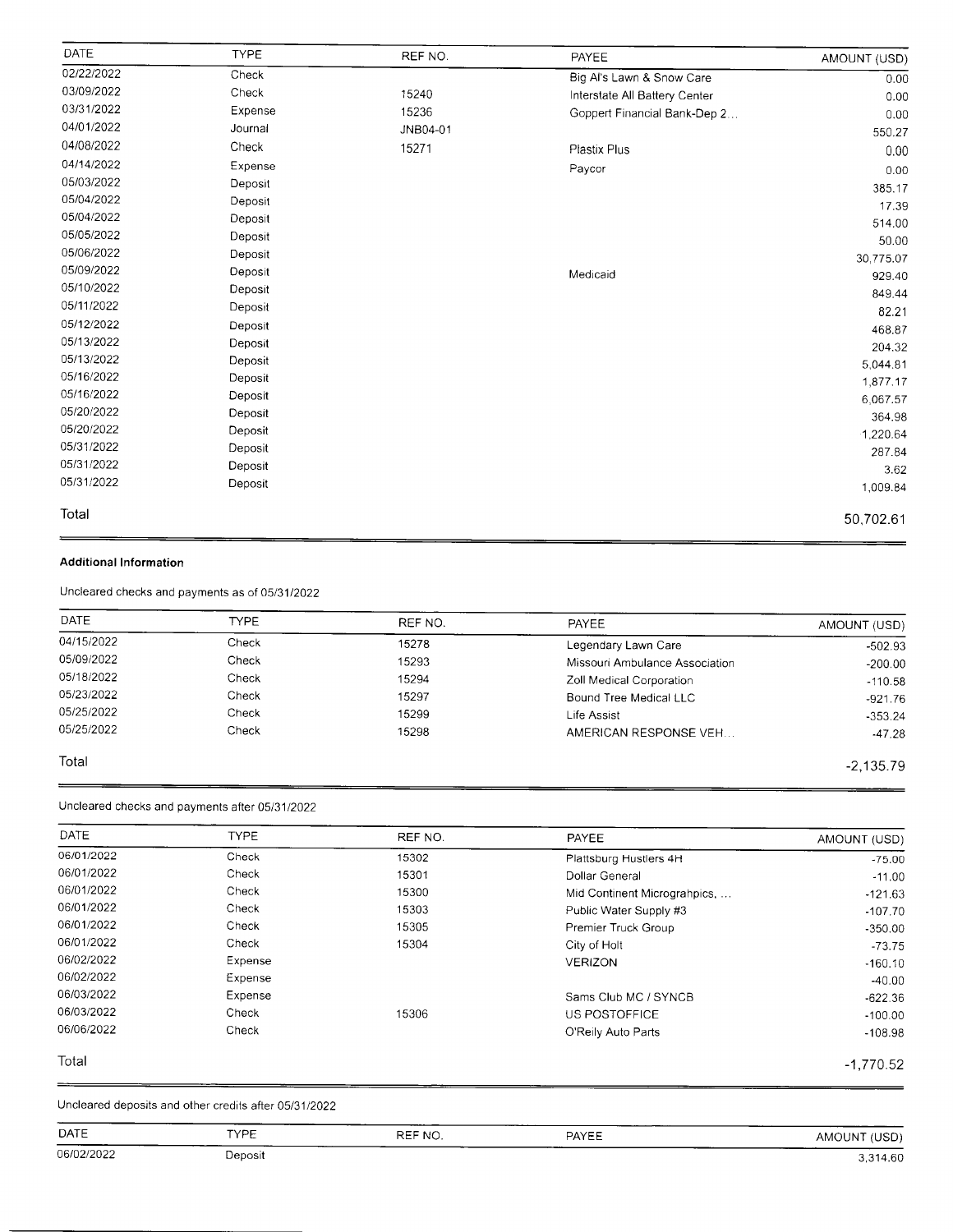| Fotal<br>Weidmaier, David                       |      | Russell, Wayland                                                             | Michaels, Donald | Mapel, Spencer | Beavers, Chris | Schaeffer, Matt | 2022           |
|-------------------------------------------------|------|------------------------------------------------------------------------------|------------------|----------------|----------------|-----------------|----------------|
|                                                 |      |                                                                              |                  |                | 97             |                 | <b>IAN.</b>    |
|                                                 |      |                                                                              |                  | $\circ$        | 16.5           |                 | <b>FEB</b>     |
|                                                 | 3.75 | 132   137.25   155                                                           |                  |                | .<br>თ         |                 | MAR            |
| 158   162.75   168.25   130.25   86   29.25   0 |      | $\begin{array}{ c c c c c } \hline 121.25 & 79 & 29.25 \ \hline \end{array}$ |                  |                | م<br>م         |                 | APR            |
|                                                 |      |                                                                              |                  |                |                |                 | NOT AVW        |
|                                                 |      |                                                                              |                  |                |                |                 |                |
|                                                 |      |                                                                              |                  |                |                |                 | $\overline{P}$ |
| $\overline{a}$                                  |      |                                                                              |                  |                |                |                 | AUG   SEP      |
| $\circ$                                         |      |                                                                              |                  |                |                |                 |                |
|                                                 |      |                                                                              |                  |                |                |                 | <b>OCT</b>     |
|                                                 |      |                                                                              |                  |                |                |                 | NON            |
|                                                 |      |                                                                              |                  |                |                |                 | DEC            |
| 734.5                                           | 3.75 | 653.75                                                                       |                  |                | g              |                 | TOTAL          |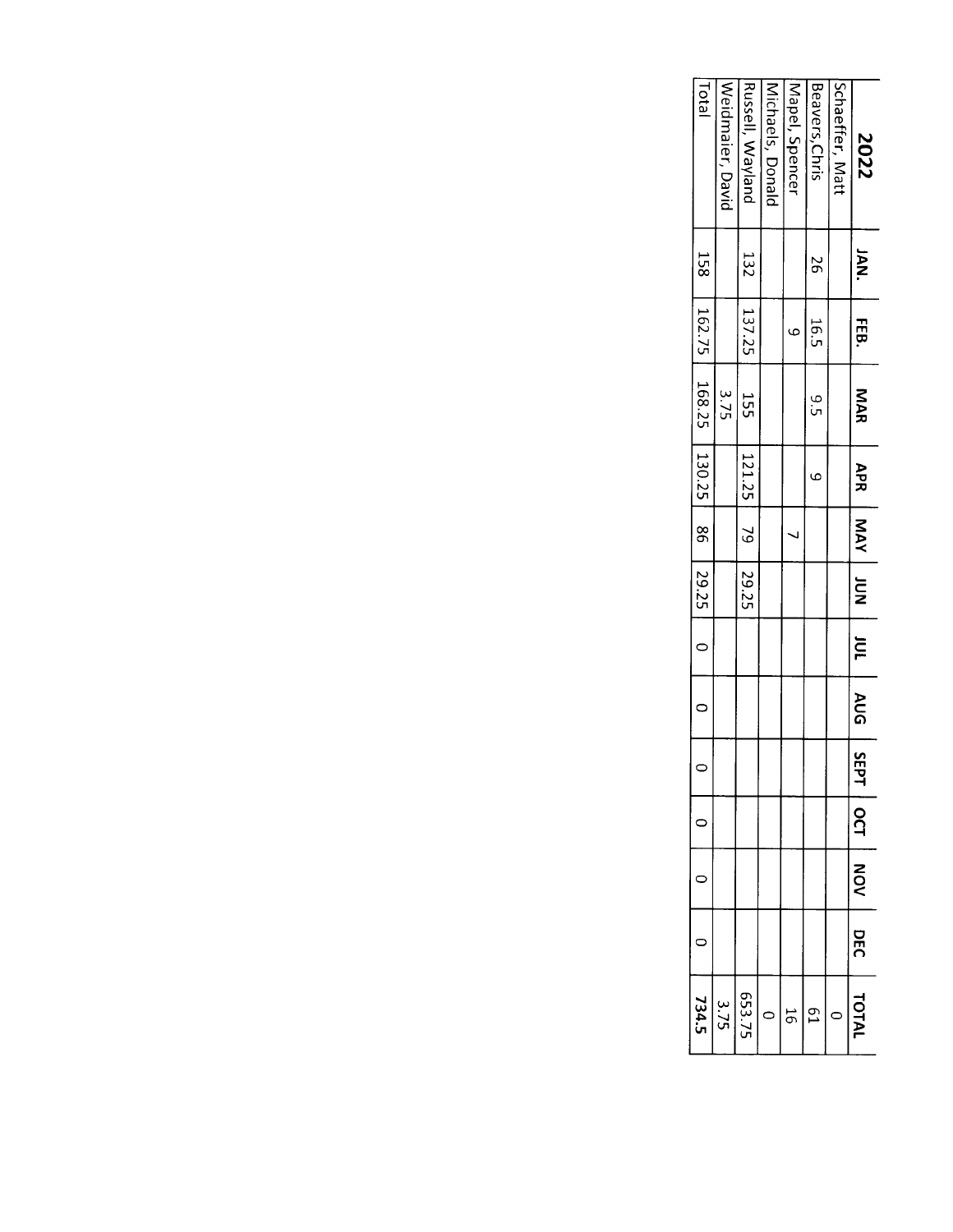# Ambulance Revenue 2022

|                     |           |                             |            |            |            |                  | <b>COLLECTION</b> | <b>COLLECTION</b> |        | NET            | <b>NET MONTHL'</b> |
|---------------------|-----------|-----------------------------|------------|------------|------------|------------------|-------------------|-------------------|--------|----------------|--------------------|
| <b>NONTH</b>        |           | REFUNDS MEDICLAIMS MEDICARE |            | MEDICAID   | OTHER INS  | MONTHLY TOTAL    | <b>REVENUE</b>    | EXPENSES          |        |                | <b>INCOME</b>      |
| <b>JANUARY</b>      | -\$213.63 | \$8,800.89                  | \$1,776.95 | \$501.75   | \$200.51   | \$11,066.47      | \$82.50           | 24.75             |        |                | \$11,231.47        |
| <b>FEBRUARY</b>     |           | \$5,614.36                  | \$1,064.35 | 6459.49    | \$2,854.40 | \$9,992.60       | \$70.05           | 21.02             | $\sim$ | 57.75<br>49.03 | \$10,132.70        |
| <b>MARCH</b>        |           | \$10,299.54                 | \$3,690.54 | \$2,509.94 | \$3,824.14 | \$20,324.16      | \$230.86          | 69.26             | $\sim$ | 161.60         | \$20,785.88        |
| APRIL               | \$368.76  | \$6,195.49                  | \$1,708.81 | \$774.00   |            | <b>42,309.54</b> | \$291.89          | 87.575            |        | 204.32         | \$8,893.32         |
| <b>NAY</b>          |           | \$5,409.79                  | \$1,318.31 | 01 626\$   | \$2,137.20 | \$9,794.70       |                   |                   |        |                | 59,794.70          |
| <b>ATOL</b><br>BNDL |           |                             |            |            |            |                  |                   |                   |        |                |                    |
|                     |           |                             |            |            |            |                  |                   |                   |        |                |                    |
| AUGUST              |           |                             |            |            |            |                  |                   |                   |        |                |                    |
| SEPTEMBER           |           |                             |            |            |            |                  |                   |                   |        |                |                    |
| OCTOBER             |           |                             |            |            |            |                  |                   |                   |        |                |                    |
| <b>NOVEMBER</b>     |           |                             |            |            |            |                  |                   |                   |        |                |                    |
| <b>DECEMBER</b>     |           |                             |            |            |            |                  |                   |                   |        |                |                    |

TOTAL 582.39 \$36,320.07 \$9,558.96 \$5,174.58 \$9,016.25 \$59,487.47 \$675.30  $\bullet$ 202.60 \$3,690.54 \$60,838.07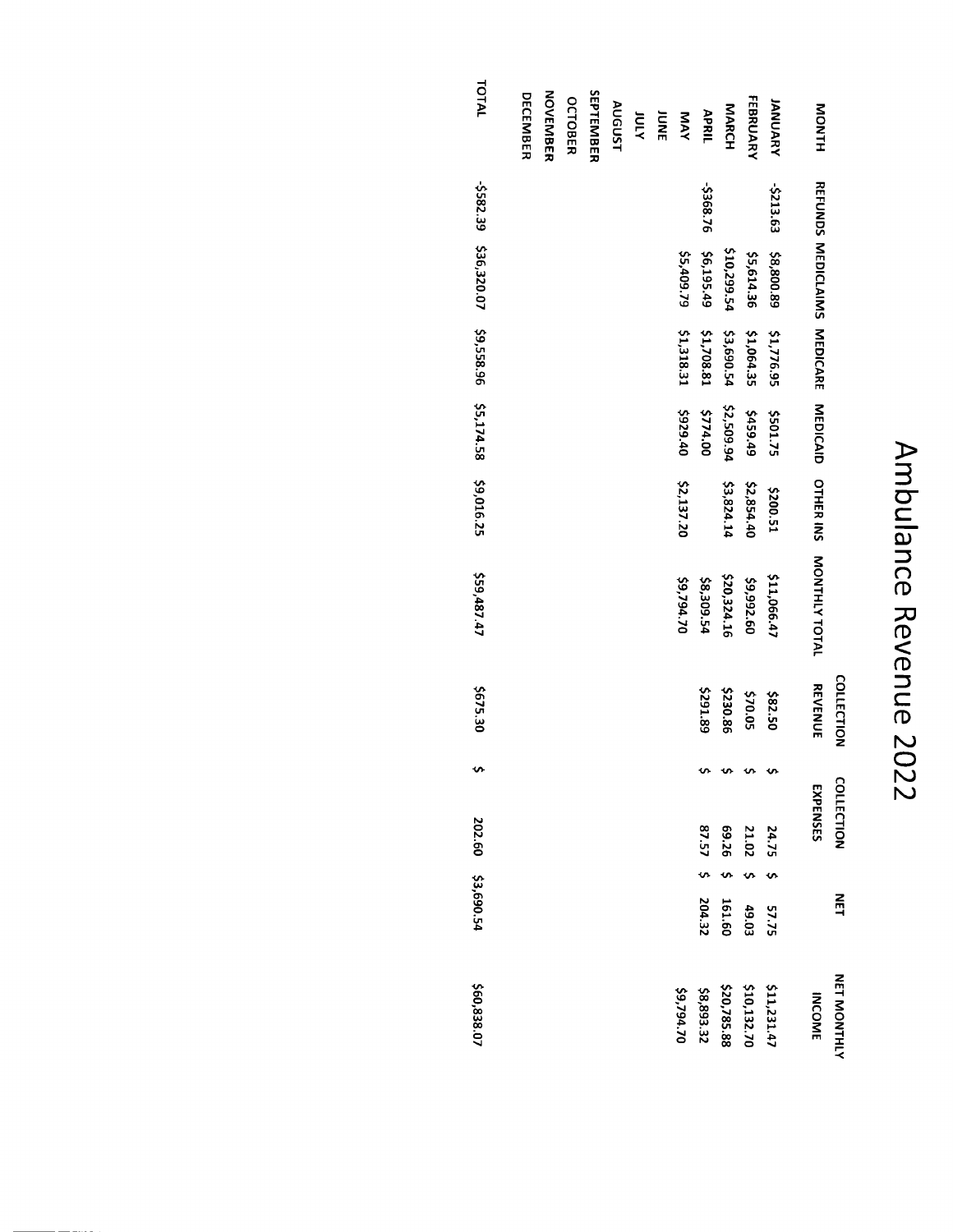Budget vs. Actuals: FY\_2022 - FY22 P&L

January - May, 2022

|                                     |               |               | TOTAL          |             |
|-------------------------------------|---------------|---------------|----------------|-------------|
|                                     | <b>ACTUAL</b> | <b>BUDGET</b> | OVER BUDGET    | % OF BUDGET |
| Income                              |               |               |                |             |
| 300 Clay County Tax Levy Income     | 445,743.52    | 380,294.52    | 65,449.00      | 117.21%     |
| 301 Clinton County Tax Levy Income  | 342,72300     | 329,763.13    | 12,959.87      | 103.93%     |
| 310 Ambulance Revenue               | 60,475.75     | 150,000.00    | 89,524.25      | 40.32%      |
| 320 Interest Income                 | 23.22         | 269.00        | 84.9.78        | $7.14\%$    |
| 332 GEMT                            | 30,775.07     | 30,774.20     | 78.0           | 100.00%     |
| 390 Other Income                    | 00'01         |               | 10.00          |             |
| 390.1 Misc. Income - Fees           | 81.69         |               | 81.69          |             |
| Total Income                        | 679,815.74    | \$891,100.85  | \$-11,285.11   | 98.73%      |
| GROSS PROFIT                        | \$879,815.74  | \$891,100.85  | $$ -11,285.11$ | 98.73%      |
| Expenses                            |               |               |                |             |
| 400 CAPITAL EXPENDITURES            | 2,628.20      |               | 2,628.20       |             |
| 400.01 All Capital Improvements     |               | 59,081.45     | -59,081.45     |             |
| Total 400 CAPITAL EXPENDITURES      | 2,628.20      | 59,081.45     | -56.453.25     | 4.45%       |
| 410 HR EXPENSES                     |               |               |                |             |
| 410.100 Benefits - Health           | 23,905.26     | 67,682.88     | 43,777.62      | 35.32%      |
| 410.101 Benefits - American Funds   | 1,874.16      | 15,000.00     | $-13, 125.84$  | $12.49\%$   |
| 410.102 Lagers                      | 3.511.02      | 64,768.00     | -61,256.98     | $5.42\%$    |
| 410.200 Workman's Comp. Insurance   | 59,628.00     | 59,824.00     | 196.00         | % 29.62     |
| 410.300 Payroll Tax                 | 18,819.48     | 34,000.00     | $-15, 180.52$  | 55.35%      |
| 410.400 Wages                       |               |               |                |             |
| 410.401 Regular                     | 150,704.74    | 317,491.00    | 166,786.26     | $47.47\%$   |
| 410.402 Overtime                    | 24,316.78     | 22,000.00     | 2,316.78       | 110.53%     |
| 410.403 Wages - Part Time           | 19,141.38     | 80,000.00     | -60,858.62     | 23.93%      |
| Total 410.400 Wages                 | 194,162.90    | 419,491.00    | 225,328.10     | 46.29%      |
| Total 410 HR EXPENSES               | 28.008,108    | 660,765.88    | -358,865.06    | 45.69%      |
| 420 ADMINISTRATION                  |               |               |                |             |
| 420.100 Building Maint/Repair       |               |               |                |             |
| 420.101 Building Maintenance        | 1,500.81      | 5,000.00      | 3,499.19       | 30.02%      |
| 420.102 Grounds and Landscape       | 1.110.00      | 00'009        | 610.00         | 222.00%     |
| 420.103 Janitorial Supplies         | 760.85        | 00'009        | 260.85         | 152.17%     |
| 420.104 Station Supplies            | 517.48        | 00'005        | 17.48          | 103.50%     |
| 420.105 Utilities                   | 6,194.03      | 14,000.00     | 7,805.97       | $44.24\%$   |
| Total 420.100 Building Maint/Repair | 10,083.17     | 00.000.00     | $-10,416.83$   | 49.19%      |
| 420.200 Communication               |               |               |                |             |
| 420.201 Cable                       | 430.84        | 1,000.00      | 91'699-        | 43.08%      |
| 420.202 Cell Phones                 | 800.30        | 2,000.00      | 02.661'1       | 40.02%      |
| 420.203 Dispatching                 | 6,936.48      | 8,330.32      | 1,393.84       | 83.27%      |
| 420.204 Radio Maintenance           | 110.86        | 00'005        | -389.14        | 22.17%      |
| 420.205 Radio Supplies              | 27.263.04     | 27,045.00     | 218.04         | $100.81\%$  |
| 420.206 Telephone                   | 663.88        | 4,500.00      | 3.836.12       | $14.75\%$   |
| 420.207 Tower Rental                |               | 320.00        | 320.00         |             |
|                                     |               |               |                |             |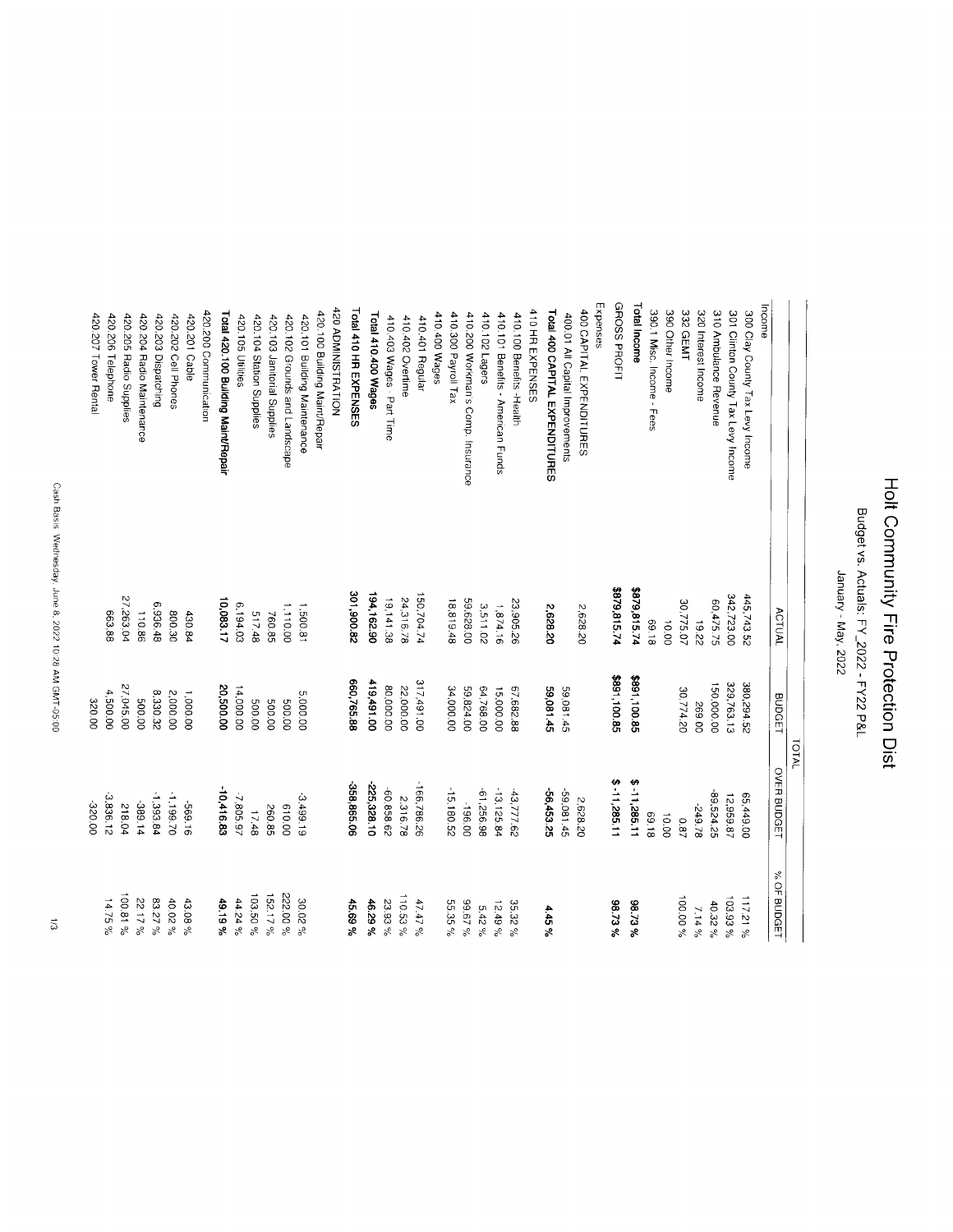Budget vs. Actuals: FY\_2022 - FY22 P&L

January - May, 2022

| %157.5%     | \$337,236.54       | \$ 43,370.35  | \$293,866.19 | <b>NET OPERATING INCOME</b>         |
|-------------|--------------------|---------------|--------------|-------------------------------------|
| %02'39      | Đ,<br>348,521.65   | 021471.20     | \$585,949.55 | Total Expenses                      |
|             | 1,105.89           |               | -1,105.89    | 6240 Miscellaneous                  |
|             | 126,123.75         |               | 126, 123.75  | 490 Bond Principle                  |
| 22.72%      | 67659.49           | 12,500.00     | 2,840.51     | Total 440 Fire Services             |
| 24.80%      | -1,504.08          | 2,000.00      | 495.92       | 440.400 Uniforms                    |
| 35.96%      | 240.42             | 1,000.00      | 359.58       | 440.301 Minor Equipment Maintenance |
| 19.85%      | 03.108             | 1,000.00      | 198.50       | 440.300 Minor Equipment Purchases   |
|             | 00.003-            | 00'005        |              | 440.201 SCBA Supplies               |
| $8.46\%$    | -2,746.34          | 3,000.00      | 253.66       | 440.200 SCBA Maintenance            |
| 30.66%      | 3,467.15           | 5,000.00      | 1,532.85     | 440.100 PPE Clothing                |
|             |                    |               |              | 440 Fire Services                   |
| 72.76%      | 12,589.32          | 46,209.55     | 33,620.23    | Total 430 EMS Services              |
| 23.30%      | -1,917.49          | 2,500.00      | 582.51       | 430.301 Minor Equipment Maintenance |
| 38.89%      | -1,527.71          | 2,500.00      | 62 226       | 430.300 Minor Equipment Purchases   |
| 38.94%      | 138.94             | 100.00        | .38.94       | 430.200 Oxygen                      |
| 84.80%      | $-2,634.01$        | 17,325.88     | 14,691.87    | 430.103 Cares Act                   |
| % 54.6%     | 59.53              | 10,783.67     | 10,724.14    | 430.101 GEMT Expenses               |
| $51.45\%$   | 6,311.64           | 13,000.00     | 6,688.36     | 430.100 EMS Supplies                |
|             |                    |               |              | 430 EMS Services                    |
| 76.93%      | 35,972.39          | 155,914.32    | 119,941.93   | Total 420 ADMINISTRATION            |
| $102.44\%$  | 00'799             | 26,738.00     | 27,390.00    | 420.700 Vehicle & Bldg. - Ins       |
| 30.22%      | 3,488.91           | 5,000.00      | 1.511.09     | 420.600 Training-Amb & Fire         |
| % 17.08     | -461.26            | 5,000.00      | 4,538.74     | 420.500 Office Expense              |
| 56.53%      | 14,988.20          | 34,481.00     | 19,492.80    | Total 420.400 Prof Fee/Dues         |
|             | +2.306-            |               | +2.906       | 420.410 Benevolent/Good Will        |
| 92.44%      | 00'006-            | 11,900.00     | 11,000.00    | 420.409 Audits                      |
| 30.40%      | $-3,131.80$        | 4,500.00      | 1,368.20     | 420.408 Payroll                     |
| $02.08\%$   | 15.00              | 721.00        | 736.00       | 420.406 MARC                        |
|             | 00'009-            | 00'009        |              | 420.405 Licensing                   |
| $10.16\%$   | $-2,156.25$        | 2,400.00      | 243.75       | 420.404 Legal & Accounting Fees     |
| 45.29%      | 06.3776.90         | 10,560.00     | 4,783.10     | 420.403 EMS Billing                 |
| % 69.99     | 29.65              | 1,800.00      | 1.200.38     | 420.402 Dues                        |
| 53.41%      | -931.89            | 2,000.00      | 1.068.11     | 420.401 Ads & Election Fees         |
|             |                    |               |              | 420.400 Prof Fee/Dues               |
| 101.08%     | 220.73             | 20,500.00     | 20,720.73    | Total 420.300 Equip. Maint/Repair   |
| 56.16%      | 4,383.80           | 10,000.00     | 5,616.20     | 420.306 Fuel                        |
|             | 00'005             | 00'005        |              | 420.302 Vehicle Supplies            |
| % 50 51     | 5,104.53           | 10,000.00     | 15,104.53    | 420.301 Vehicle Maintenance         |
|             |                    |               |              | 420.300 Equip. Maint/Repair         |
| 82.86%      | 7,489.92           | 43,695.32     | 36,205.40    | Total 420.200 Communication         |
| % OF BUDGET | <b>OVER BUDGET</b> | <b>BUDGET</b> | ACTUAL       |                                     |
|             | <b>TOTAL</b>       |               |              |                                     |
|             |                    |               |              |                                     |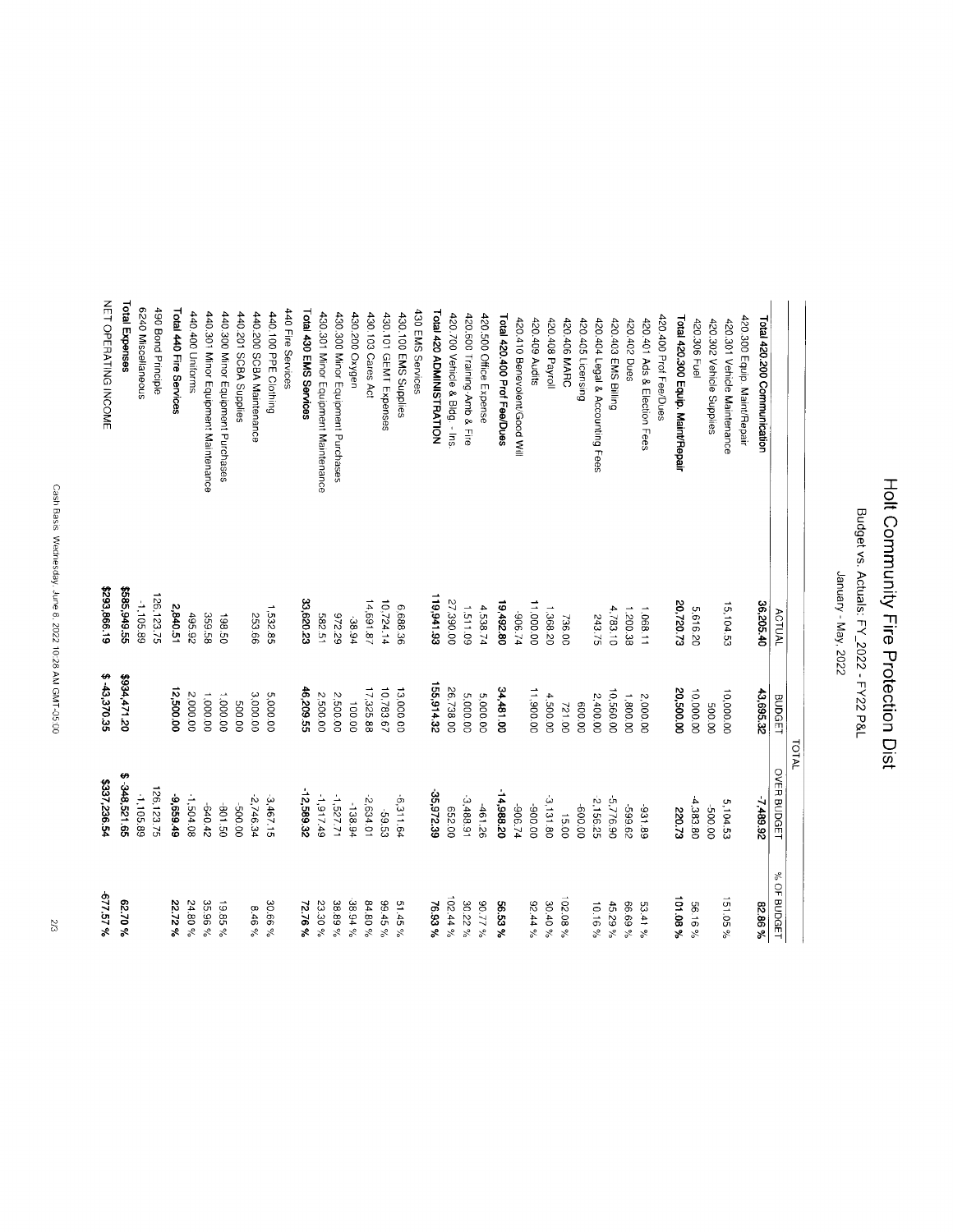Budget vs. Actuals: FY\_2022 - FY22 P&L<br>January - May, 2022

| <b>HET INCOMI</b> |               |          |
|-------------------|---------------|----------|
| 1998,865          | <b>ACTUA</b>  |          |
| $$-43.370.35$     | <b>BUDGET</b> |          |
| 1237,236.54       | OVER BUDGET   | ול<br>ול |
| 42757%            | % OF BUDGE    |          |

 $\ddot{\phantom{0}}$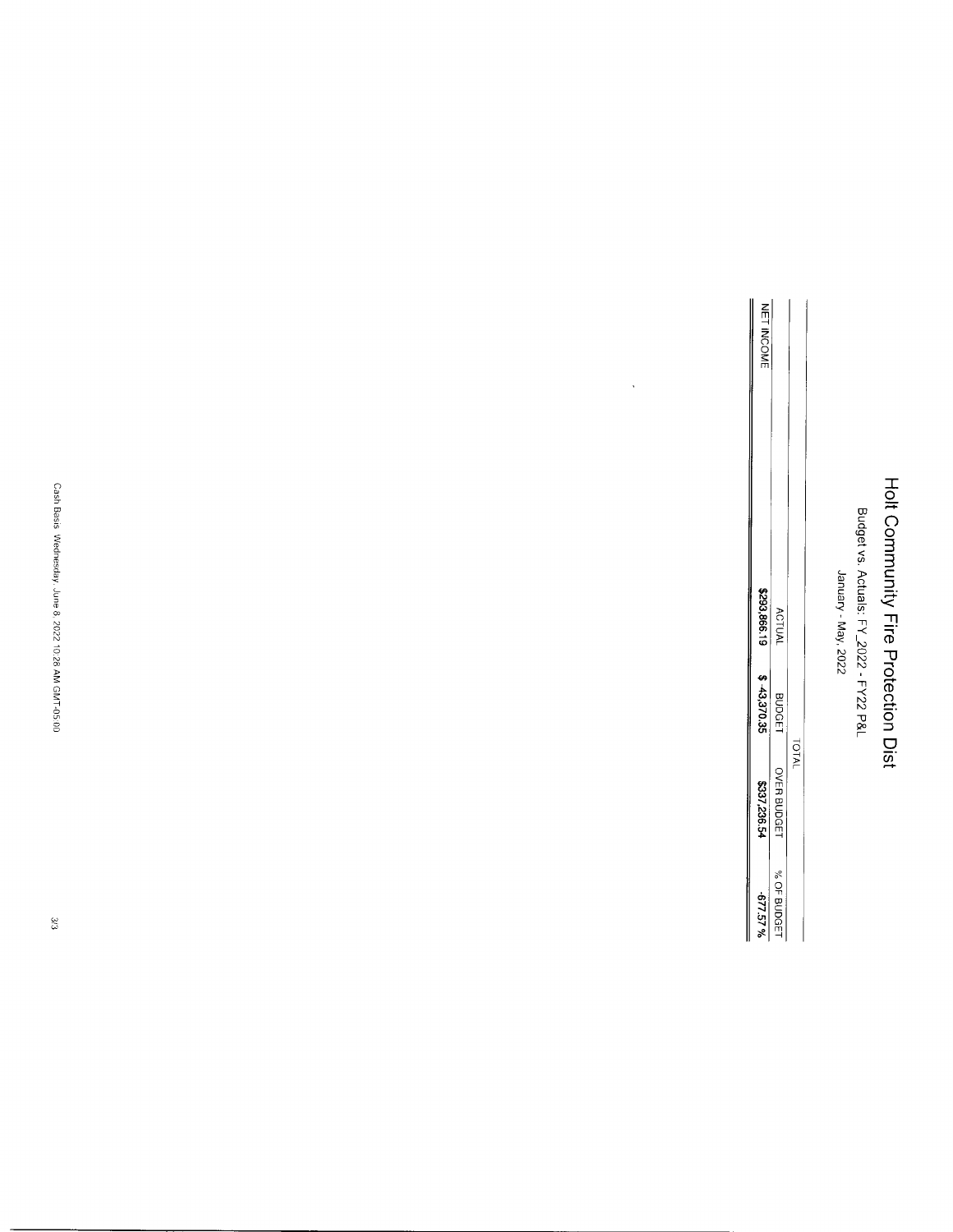## Board of Directors mtg.

## I4-June-2022

## Operations Report

### 1,. FINANCIALS:

- a. budget review.
- b. profit and loss.
- c. banking accounts.
- d. ambulance revenue.
- 2. OPERATIONS:
	- a. 46 calls for service.
	- b. 2 car seats, 0 smoke alarms.
	- c. 86 hrs. volunteer time.
- 3. TRAINING:
	- a. Driver's Training and Orientation Michael Luedtke
	- b. Michael Luedtke enrolled in FF 1& 2 Hutchinson KS.
- 4. MAINTENANCE:
	- a. Cordless Holmatrol Combi Rescue tool being repaired
	- b. New brackets for Holmatrol.
	- c. Station Generator Annual Service.
	- d. MED 51 in shop for A/C and pedal repair.
- 5. ADMINISTRATIVE:
	- a. Annual SEC certification Gillmore and Bell (Bond).
	- b. Renewal of Health lnsurance United Healthcare
	- c. 2023 Debt Service Budget.
	- d. 2023 Operations budget.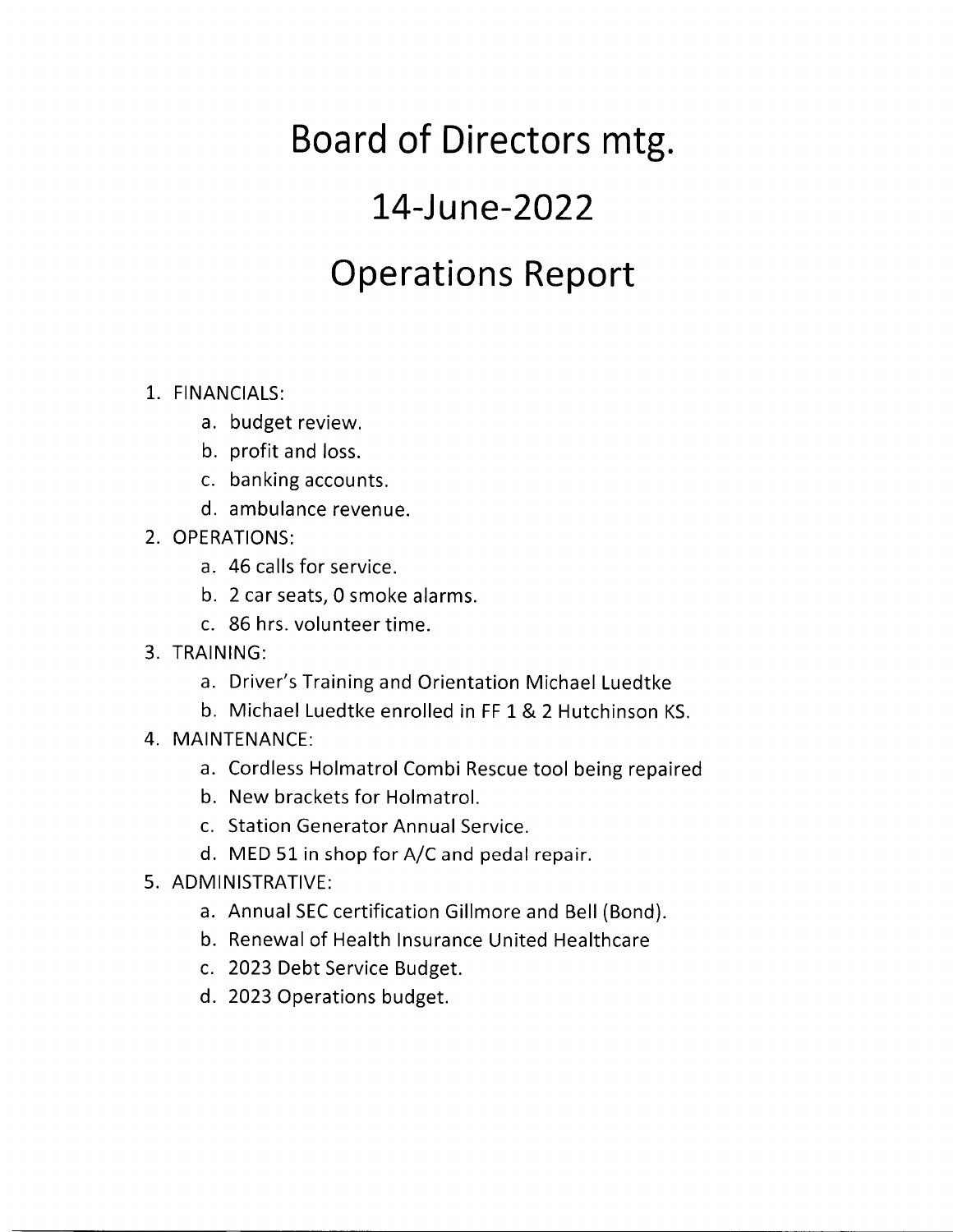## May 2022 Call Statistics

| <b>Calls by Date Range</b>                                          |                          |
|---------------------------------------------------------------------|--------------------------|
| <b>FIRES</b>                                                        |                          |
| <b>Building Fire</b>                                                |                          |
| Cooking Fire Contained to container                                 |                          |
| Chimney Fire or Flue Fire Confined to Chimney or Flue               |                          |
| Passenger Vehicle Fire                                              |                          |
| Brush or Brush-and-Grass mixture Fire                               | (                        |
| Grass Fire                                                          | (                        |
| Outside Rubish, Trash, or Waste Fire                                | $\overline{\phantom{a}}$ |
| Outside Rubbish Fire, Other                                         | C                        |
| Fire Other                                                          | G                        |
| <b>RESCUE AND EMS</b>                                               |                          |
| Rescue, EMS incident Other                                          | $\overline{2}$           |
| EMS call, includes call where PT refuses treatment                  | $\overline{27}$          |
| Motor Vehicle Accident WITH Injuries                                | $\overline{3}$           |
| Motor Vehicle vs Pedestrian Accident                                | 0                        |
| Motor Vehicle Accident WITHOUT injuries                             | $\overline{1}$           |
| Lock-In (Person Locked Inside)                                      | 0                        |
| Swimming/Recreational water Rescue                                  | $\mathbf 0$              |
| Ice Rescue                                                          | 0                        |
| Rescue or EMS standby for hazardous conditions                      | 1                        |
| <b>HAZARDOUS CONDITION - NO FIRE</b><br>Hazardous Condition - Other |                          |
|                                                                     | 0                        |
| Gas Leak (Natural Gas or LPG)<br>Carbon Monoxide Incident           | $\overline{0}$           |
| Power Line Down                                                     | 1                        |
|                                                                     | $\overline{0}$           |
| Attempted burning, Illegal action, other                            | 0                        |
| <b>SERVICE CALL</b><br>Service Call, Other                          |                          |
| Lock-Out                                                            | $\overline{\mathbf{c}}$  |
| Unauthorized Burning                                                | $\overline{0}$           |
| <b>Lift Assist</b>                                                  | $\overline{0}$           |
| <b>GOOD INTENT CALL</b>                                             | $\overline{2}$           |
| Dispatched and Cancled Enroute                                      |                          |
| No Incident Found on arrival of dispatch address                    | 1                        |
| <b>Authorized Controlled Burning</b>                                | 0                        |
| Smoke Scare, Odor of Smoke, Not steam                               | 0<br>$\overline{0}$      |
| Good Intent Call, Other                                             | $\overline{1}$           |
| <b>FALSE ALARMS</b>                                                 |                          |
| Smoke Detector Activation due to Malfunction                        | 0                        |
| Carbon Monoxide detector activation due to malfunction              | $\overline{0}$           |
| Smoke Detector Activation, no fire - Unintentional                  | $\overline{0}$           |
| Carbon Monoxide detector Activation (no CO detected)                | $\overline{0}$           |
| SEVERE WEATHER AND NATURAL DISASTER                                 |                          |
| Flood Assessment, No water rescue or other service                  | $\Omega$                 |
| ightening Strike (no fire) includes investigation                   | $\overline{0}$           |
|                                                                     |                          |

| Incidents With Delayed or No Response            |    |
|--------------------------------------------------|----|
| Concurrent Calls YTD                             | 23 |
| Calls with no personnel Available to Respond YTD |    |

|       | Date Range |
|-------|------------|
| Start | 5/1/2022   |
| End   | 5/31/2022  |

| <b>Mutual Aid YTD</b> |  |
|-----------------------|--|
| Given                 |  |
| Fire Given            |  |
| <b>EMS</b> Given      |  |
| Cancelled Enroute     |  |
| Received              |  |
| <b>EMS Received</b>   |  |
| <b>Fire Received</b>  |  |

| <b>Calls by Month - 2022</b> |                |
|------------------------------|----------------|
| January                      | 56             |
| February                     | 55             |
| March                        | 41             |
| April                        | 47             |
| May                          | 46             |
| June                         | 17             |
| July                         | 0              |
| August                       | $\overline{0}$ |
| September                    | $\overline{0}$ |
| October                      | $\overline{0}$ |
| November                     | $\overline{0}$ |
| December                     |                |

| <b>Calls By Year</b> |     |
|----------------------|-----|
| 2022 YTD             | 262 |
| 2021                 | 666 |
| 2020                 | 601 |
| 2019                 | 488 |
| 2018                 | 565 |
| 2017                 | 481 |
| 2016                 | 519 |
| 2015                 | 507 |

| <b>Call Sources YTD</b> |     |
|-------------------------|-----|
| Clinton County          | 231 |
| Walk-In                 |     |
| <b>Business Line</b>    |     |
| Cellphone               |     |
| Flag Down               |     |

| <b>Transports and Refusals</b> |     |  |  |  |
|--------------------------------|-----|--|--|--|
| <b>Within Date Range</b>       |     |  |  |  |
| Transports                     | 19  |  |  |  |
| Refusals                       |     |  |  |  |
| Year to Date                   |     |  |  |  |
| Transports                     | 112 |  |  |  |
| Refusals                       | ጋዶ  |  |  |  |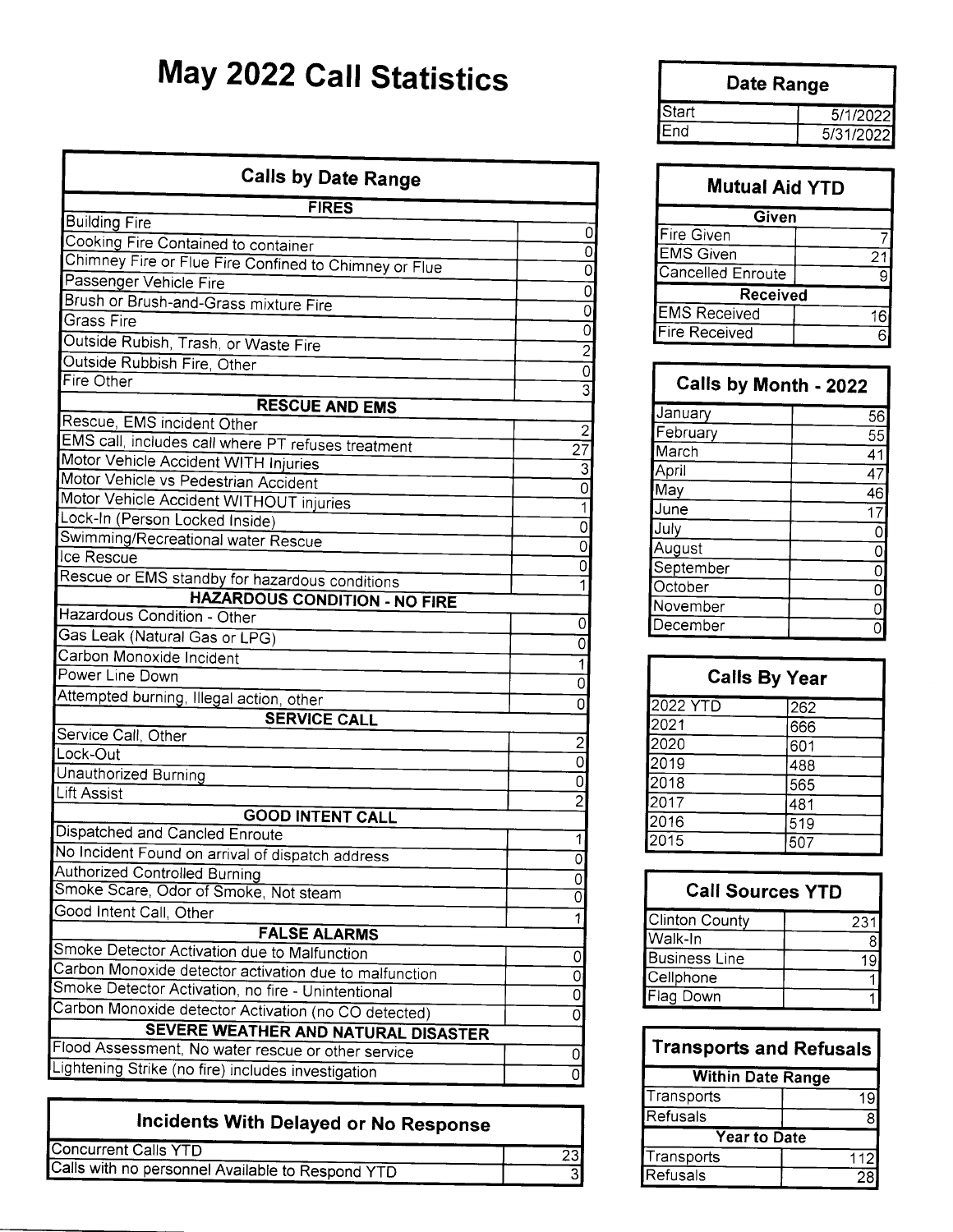## **Personnel and Apparatus Run Counts**

| <b>Personnel Run YTD</b> |                   |               |                         |  |  |  |  |
|--------------------------|-------------------|---------------|-------------------------|--|--|--|--|
| <b>Unit</b>              | <b>Name</b>       | <b>Status</b> | <b>Runs</b>             |  |  |  |  |
| 500                      | Robert Looper     | Full-Time     | 165                     |  |  |  |  |
| 505                      | Lisa Mullikin     | Full-Time     | 69                      |  |  |  |  |
| 506                      | Mark Ferguson     | Full-Time     | 69                      |  |  |  |  |
| 507                      | Chad Leath        | Full-Time     | 81                      |  |  |  |  |
| 508                      | Micah Wine        | Full-Time     | 85                      |  |  |  |  |
| 509                      | William Pulse     | Full-Time     | 78                      |  |  |  |  |
| 510                      | Michael Luedtke   | Full-Time     | 8                       |  |  |  |  |
| 504                      | Tommy Mullikin    | Part-Time     | 15                      |  |  |  |  |
| 512                      | Basil Brown       | Part-Time     | $\overline{2}$          |  |  |  |  |
| 514                      | Seth Huffman      | Part-Time     | 1                       |  |  |  |  |
| 516                      | Jamie Pansza      | Part-Time     | 5                       |  |  |  |  |
| 518                      | Jacob Thompson    | Part-Time     | $\overline{\mathbf{3}}$ |  |  |  |  |
| 519                      | Beth Thompson     | Part-Time     | $\overline{3}$          |  |  |  |  |
| 520                      | Joe Spear         | Part-Time     | $2\overline{6}$         |  |  |  |  |
| 521                      | Chad Smothers     | Part-Time     | 0                       |  |  |  |  |
| 524                      | Matthew Listharke | Part-Time     | 33                      |  |  |  |  |
| 525                      | Michael K Reilly  | Part-Time     | 0                       |  |  |  |  |
| 526                      | Hunter Mills      | Part-Time     | 0                       |  |  |  |  |
| 527                      | Lucas Weaver      | Part-Time     | 0                       |  |  |  |  |
| 529                      | Wayland Russell   | Volunteer     | 83                      |  |  |  |  |
| 531                      | Christian Beavers | Volunteer     | 7                       |  |  |  |  |

| <b>Apparatus Run YTD</b> |             |  |  |  |
|--------------------------|-------------|--|--|--|
| Unit                     | <b>Runs</b> |  |  |  |
| Chiefs Vehicle           | 63          |  |  |  |
| Med 51                   | 95          |  |  |  |
| Med <sub>52</sub>        | 9С          |  |  |  |
| Engine 52                | 40          |  |  |  |
| Tanker 51                | 11          |  |  |  |
| Squad 51                 | 46          |  |  |  |
| Brush 52                 | 14          |  |  |  |
| Engine 51                |             |  |  |  |

| <b>Shift Calls YTD</b> |     |  |  |  |  |
|------------------------|-----|--|--|--|--|
|                        |     |  |  |  |  |
| IВ                     | 102 |  |  |  |  |
|                        |     |  |  |  |  |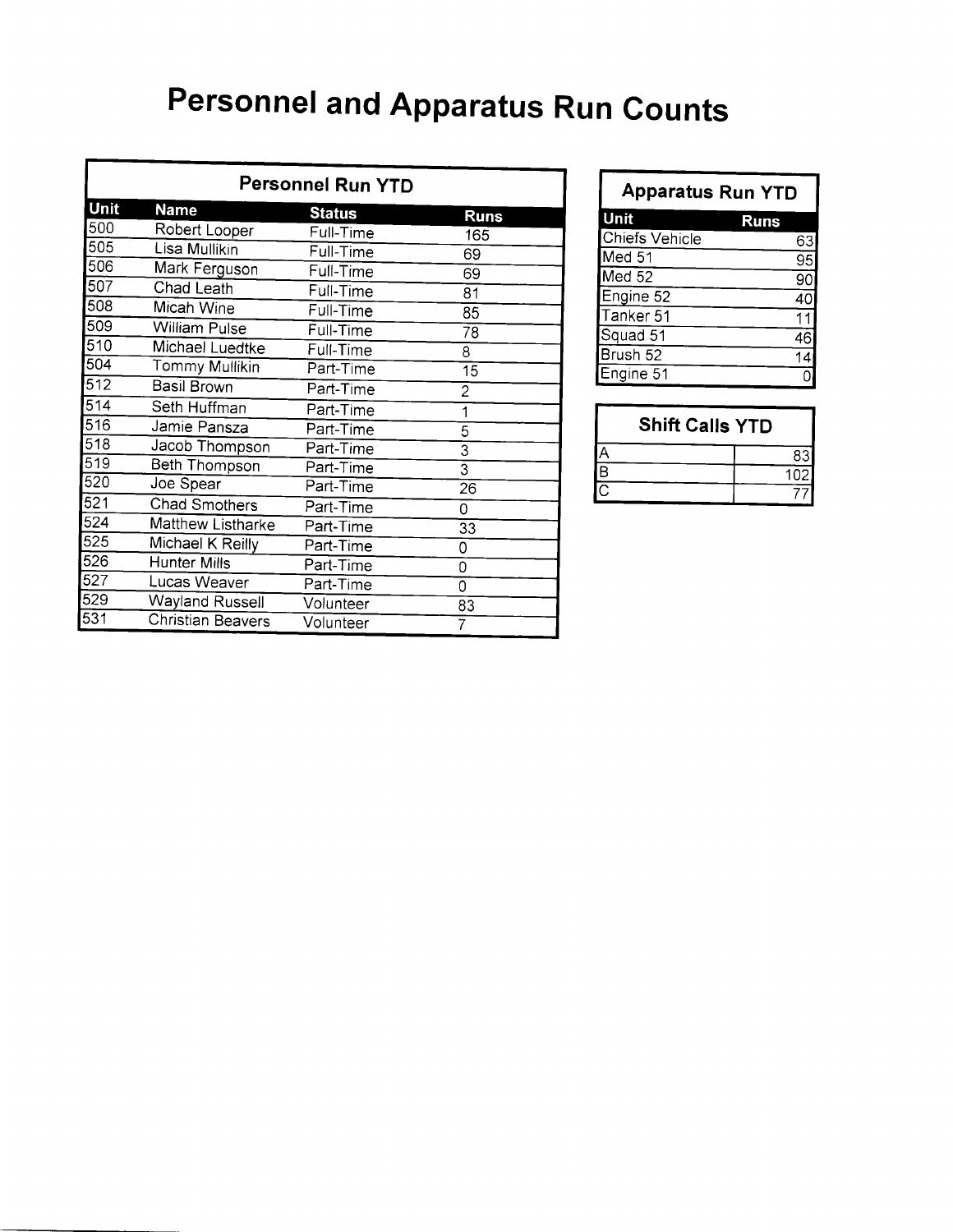## **Call Time Statistics**

|                   |                            |                                            |                 |                                            |                  |                         | YTD as of:                                 |                                                   | 6/11/2022                 |
|-------------------|----------------------------|--------------------------------------------|-----------------|--------------------------------------------|------------------|-------------------------|--------------------------------------------|---------------------------------------------------|---------------------------|
|                   |                            | Sunday                                     | Monday          | Tuesday                                    | <b>Nednesday</b> | Thursday                | Friday                                     | Saturday                                          | <b>Time Only</b>          |
|                   | $12am-3am$                 | $\overline{3}$                             | $\overline{2}$  | $\overline{2}$                             |                  |                         | $\overline{0}$                             | $\overline{2}$                                    | $\overline{14}$           |
|                   | 3am-6am                    | 1                                          | $\mathbf{1}$    | $\frac{3}{5}$                              | $\overline{1}$   | $\frac{1}{3}$ 3 1 5 7   |                                            | $\overline{a}$                                    | 14                        |
|                   | 6am-9am                    | $\begin{array}{c} 3 \\ 5 \\ 4 \end{array}$ | 5               |                                            | $\frac{2}{9}$    |                         | $\begin{array}{c} 3 \\ 3 \\ 3 \end{array}$ | 1                                                 | $\frac{20}{ }$            |
|                   | 9am-12pm                   |                                            | 4               | 8                                          |                  |                         |                                            | 4                                                 | $\overline{38}$           |
|                   | $12pm-3pm$                 |                                            | 5               | 9                                          | 6                |                         | 8                                          | 4                                                 | $\overline{43}$           |
| All Call Types    | 3pm-6pm                    |                                            |                 | <b>WARDER</b>                              | 4                | 6                       |                                            | 8                                                 | $\overline{61}$           |
|                   | 6pm-9pm                    | 8                                          | 5               | 9                                          | $\overline{2}$   | 5                       | 3                                          | 8                                                 | 40                        |
|                   | $9$ pm- $\overline{12}$ am | $\overline{\mathbf{4}}$                    | 3               | $\overline{7}$                             | $\overline{c}$   | 3                       | 3                                          |                                                   | $\overline{32}$           |
|                   | <b>Daily Total</b>         | 39                                         | $\overline{36}$ | 53                                         | $\overline{28}$  | $\overline{33}$         | $\overline{34}$                            | 39                                                |                           |
|                   |                            |                                            |                 |                                            |                  |                         |                                            |                                                   |                           |
|                   | $12am-3am$                 | $\overline{0}$                             | $\overline{0}$  | $\overline{0}$                             | 0                | $\overline{0}$          | 0                                          | 0                                                 | $\overline{0}$            |
|                   | 3am-6am                    | 0                                          | $\mathbf 0$     | 0                                          | 1                | $\mathbf 0$             | $\circ$                                    | $\mathbf 0$                                       | $\overline{\mathbf{1}}$   |
|                   | $6am-9am$                  | 0                                          | 0               | 0                                          | 0                | $\mathbf 0$             | 0                                          | $\mathbf 0$                                       | $\overline{\mathfrak{o}}$ |
| All Fires         | 9am-12pm                   | 0                                          | $\frac{0}{2}$   | $\begin{array}{c} 2 \\ 2 \\ 4 \end{array}$ | 1                | $\mathbf 1$             | 1                                          | 1                                                 | $\overline{6}$            |
|                   | $12pm-3pm$                 | 1                                          |                 |                                            | 1                | 1                       | $\overline{c}$                             | 1                                                 | $\overline{10}$           |
|                   | 3pm-6pm                    | 1                                          | $\overline{1}$  |                                            | 1                | $\overline{\mathbf{c}}$ | 1                                          | $\overline{\mathbf{c}}$                           | $\overline{\textbf{12}}$  |
|                   | 6pm-9pm                    | $\overline{0}$                             | $\overline{a}$  | 3                                          | 0                | 1                       | 1                                          | $\overline{0}$                                    | $\overline{7}$            |
|                   | $9pm-12am$                 | $\overline{0}$                             | $\overline{0}$  | 1                                          | 0                | 0                       | $\overline{0}$                             | 0                                                 | $\overline{\mathbf{1}}$   |
|                   | <b>Daily Total</b>         | $\overline{2}$                             | $\overline{5}$  | 12                                         | $\overline{4}$   | $\overline{5}$          | $\overline{5}$                             | 4                                                 |                           |
|                   |                            |                                            |                 |                                            |                  |                         |                                            |                                                   |                           |
|                   | $12am-3am$                 | 1                                          | $\overline{2}$  | 1                                          | 1                | $\overline{2}$          |                                            |                                                   | $\overline{9}$            |
|                   | 3am-6am                    | 1                                          | 0               | 1                                          | $\mathbf 0$      | 3                       |                                            | $\begin{array}{c} 2 \\ 2 \\ 1 \end{array}$        | $\overline{9}$            |
| All EMS<br>Rescue | 6am-9am                    | $\frac{2}{3}$                              | 4               | 4                                          | $\overline{c}$   | $\overline{1}$          |                                            |                                                   | $\overline{17}$           |
|                   | 9am-12pm                   |                                            | 3               | 5                                          | 3                | 4                       |                                            |                                                   | $\overline{22}$           |
|                   | 12pm-3pm                   | $\overline{2}$                             | $\overline{c}$  |                                            | 4                | 6                       |                                            |                                                   | $\overline{25}$           |
|                   | 3pm-6pm                    | 7                                          | 6               | $\begin{array}{c} 3 \\ 5 \\ 6 \end{array}$ | 3                | 3                       | 0232680                                    | $\begin{array}{c}\n2 \\ 2 \\ 3 \\ 7\n\end{array}$ | 35                        |
|                   | 6pm-9pm                    | 5                                          | 3               |                                            | $\overline{2}$   | 3                       |                                            |                                                   | $\overline{25}$           |
|                   | $9pm-12am$                 | 4                                          | 1               |                                            | $\overline{c}$   | $\overline{2}$          | $\overline{c}$                             | 8                                                 | 25                        |
|                   | Daily Total                | 25                                         | $\overline{21}$ | 30                                         | $\overline{17}$  | $\overline{24}$         | $\overline{23}$                            | $\overline{27}$                                   |                           |